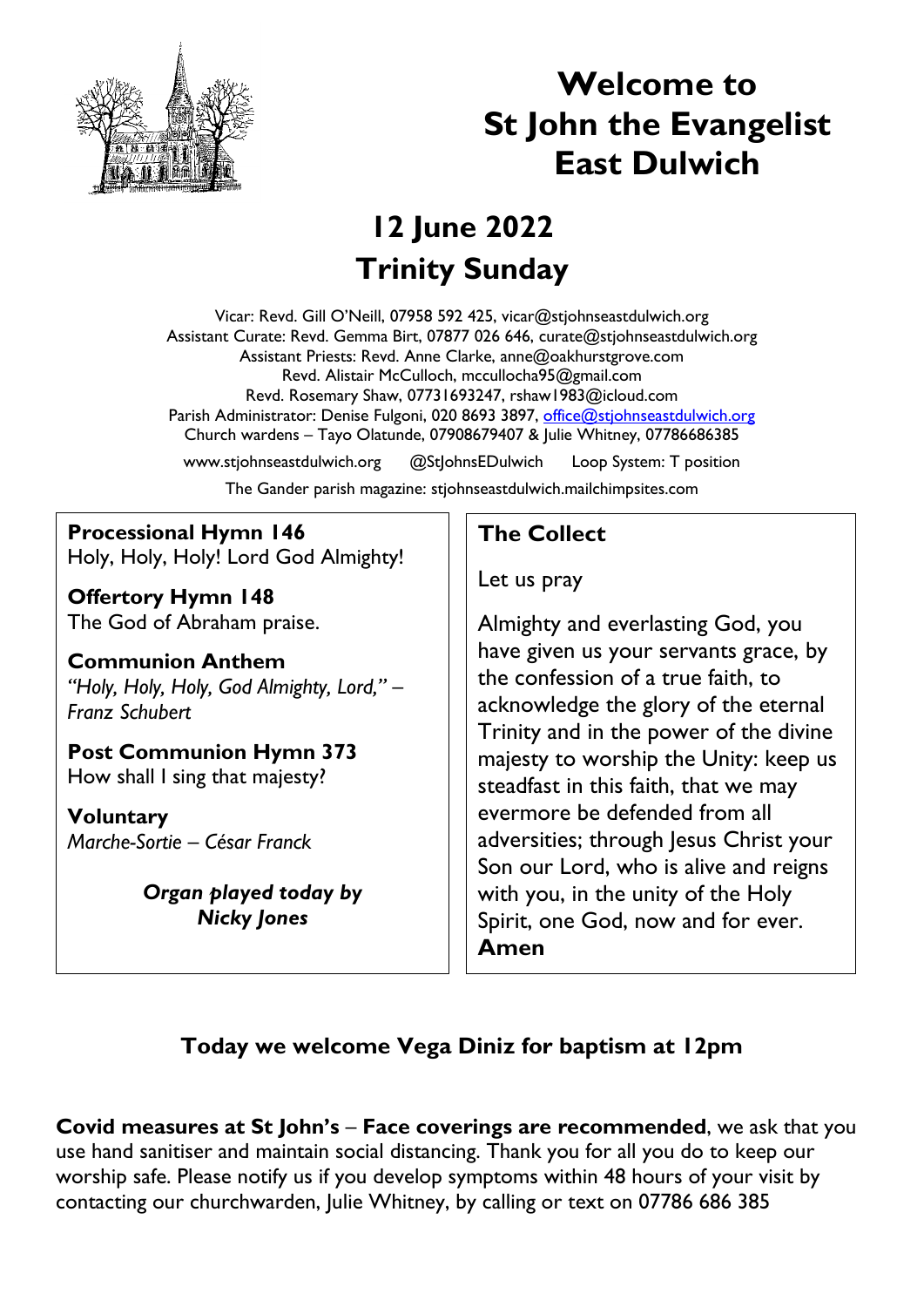### **First Reading from Proverbs 8. 1-4, 22-31**

Does not wisdom call, and does not understanding raise her voice? On the heights, beside the way, at the crossroads she takes her stand; beside the gates in front of the town, at the entrance of the portals she cries out: 'To you, O people, I call, and my cry is to all that live. The Lord created me at the beginning of his work, the first of his acts of long ago. Ages ago I was set up, at the first, before the beginning of the earth. When there were no depths I was brought forth, when there were no springs abounding with water. Before the mountains had been shaped, before the hills, I was brought forth - when he had not yet made earth and fields, or the world's first bits of soil. When he established the heavens, I was there, when he drew a circle on the face of the deep, when he made firm the skies above, when he established the fountains of the deep, when he assigned to the sea its limit, so that the waters might not transgress his command, when he marked out the foundations of the earth, then I was beside him, like a master worker; and I was daily his delight, rejoicing before him always, rejoicing in his inhabited world and delighting in the human race.

This is the Word of the Lord. **Thanks be to God.**

### **Psalm 8 R:/ How exalted is your name in all the world!**

### **Second Reading from Romans 5. 1-5**

Therefore, since we are justified by faith, we have peace with God through our Lord Jesus Christ, through whom we have obtained access to this grace in which we stand; and we boast in our hope of sharing the glory of God. And not only that, but we also boast in our sufferings, knowing that suffering produces endurance, and endurance produces character, and character produces hope, and hope does not disappoint us, because God's love has been poured into our hearts through the Holy Spirit that has been given to us.

This is the Word of the Lord. **Thanks be to God.**

### **Hear the Gospel of our Lord Jesus Christ according to John 16. 12-15**

'I still have many things to say to you, but you cannot bear them now. When the Spirit of truth comes, he will guide you into all the truth; for he will not speak on his own, but will speak whatever he hears, and he will declare to you the things that are to come. He will glorify me, because he will take what is mine and declare it to you. All that the Father has is mine. For this reason I said that he will take what is mine and declare it to you.

This is the Gospel of the Lord. **Praise to you, O Christ**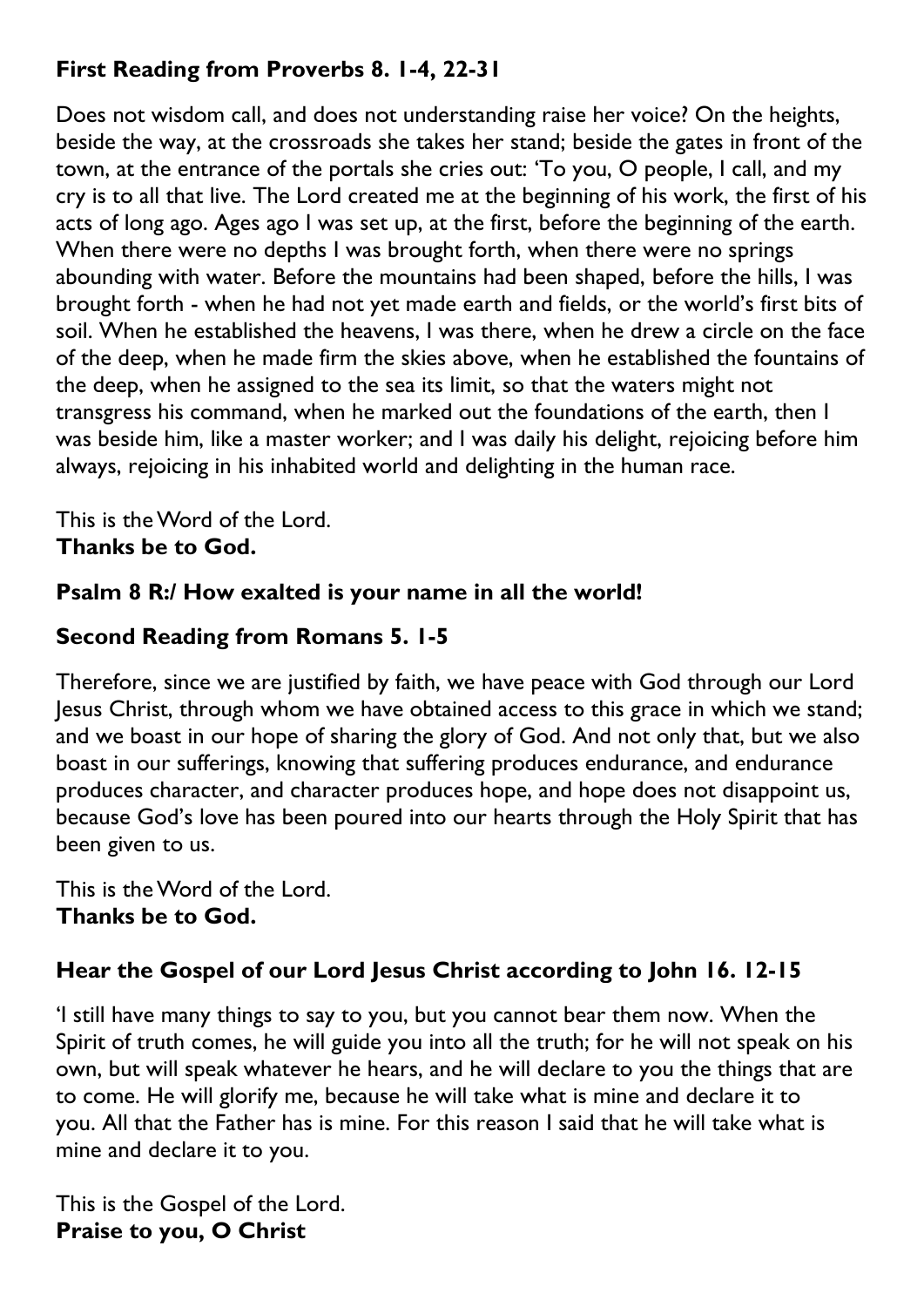### **Notices**

Thank you to everyone who contributed cakes for our jubilee celebration last Sunday, we enjoyed our small but delicious celebration!

Please keep Sunday 3 July in your diaries, when Revd Gemma Birt will celebrate the Mass for the first time. We will welcome a guest preacher, The Revd Dr Matthew Cheung Salisbury, Assistant Chaplain of Worcester College, Oxford, Lecturer in Music and National Liturgy and Music Adviser to the Church of England. After the service you are invited to stay for a glass of something bubbly, and refreshments. We are looking forward to sharing this significant moment with Gemma and her family. Do join us.

**Message from Revd Gemma** - Friends, I have now heard that there will be 20 unreserved spaces available for members from our parish to come along to my ordination on 2nd July, 2022 at 11am, St Mary's in Lewisham. I would love you to join me on the day, and if you would like to come, (and have not already let me or Denise know) please do before Monday 27th June so that you know there will be a space for you. First come, first served.

**Goose Green Coffee Morning –** Do join us, all welcome for coffee, cake and chat every Wednesday morning from 11 until 12:30.

If you would like to be added to the Coffee Morning mailing list or to find out more, please email [sue.oneill0826@gmail.com](mailto:sue.oneill0826@gmail.com) and if you can do some gardening during Coffee Morning Martin Howell would be very happy for some volunteers.

**Lunch club -** Held in the Goose Green Centre on Thursdays (of term time) at 12.30 pm for a two-course meal followed by tea or coffee (cost £5). If you would like to join us or would like further information, please contact Barbara Deller (020 8693 2090) or Martin Howell (020 8249 7411).

**Messy Church –** Today, Sunday 12 June at 3.45pm, please do join us. You can let Julie or Gemma know that you plan to attend. Flyers with future dates are at the back of church. If you would like to help at a future event please contact Julie Whitney, Revd. Gill or Revd. Gemma.

**St John's Black History Library -** There is a small library at the back of the church containing books for all ages including young adults, and a collection of inclusive books for small children. Everyone is welcome to borrow them - please make a note of the title borrowed in the book provided on top of the bookshelf.